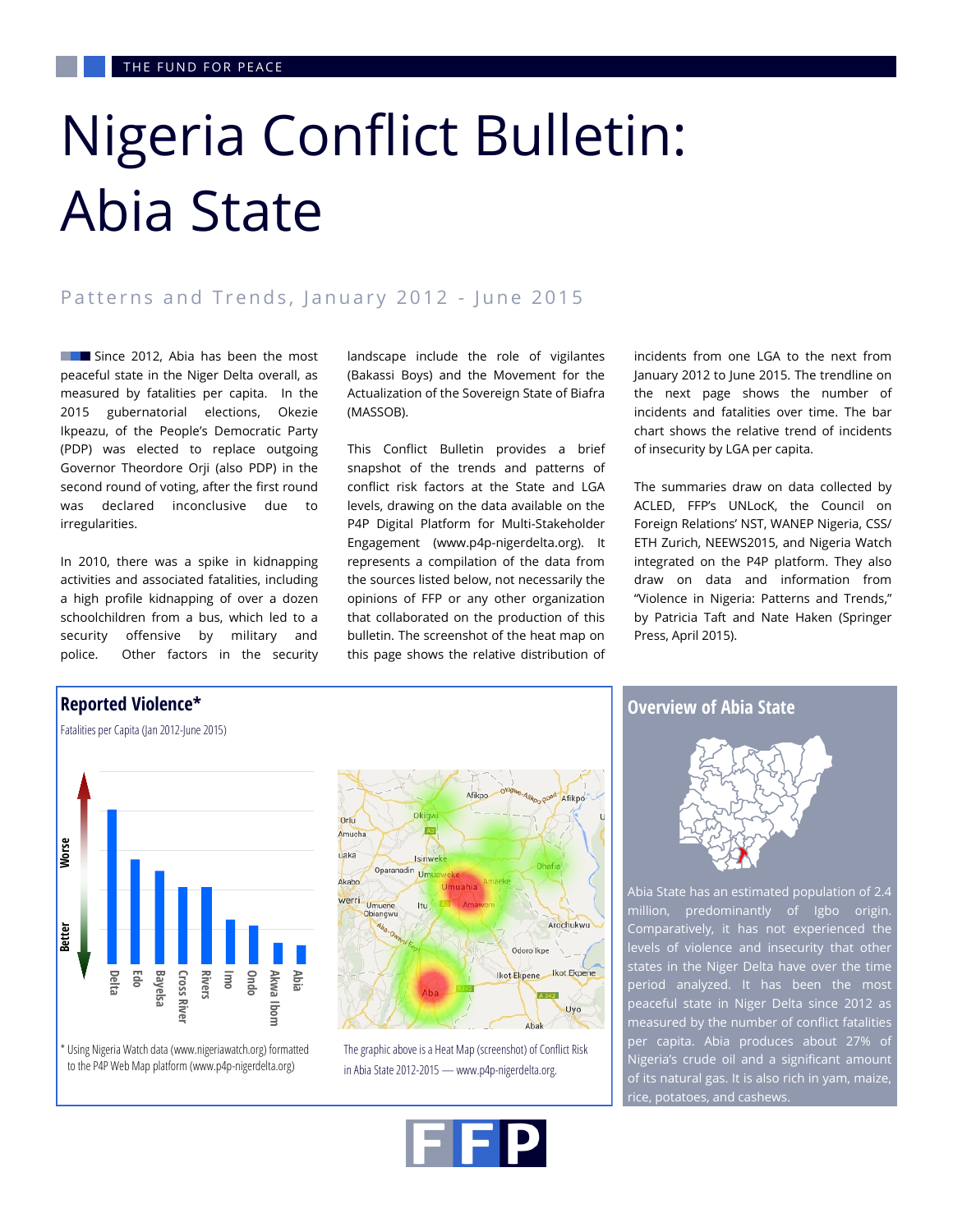





FFP is committed to promoting sustainable human security around the world, and is the International Coordinating Partner on Partners for Peace (P4P), an initiative supported by PIND. FFP has been working with local civil society in Nigeria to develop the UNLocK network since 2010.

IHRHL

One of the data sources utilized in the summary was derived from the UNLocK network in Nigeria, a partnership between The Fund for Peace and the Institute of Human Rights and Humanitarian Law

**APINO** 

The data used in this analysis was pulled from the integrated digital platform for multistakeholder engagement developed by P4P, an initiative supported by Partnership Initiatives for the Niger Delta (PIND). For a deeper understanding of the conflict risk factors, visit www.p4p-nigerdelta.org.

**Disclaimer** *The content of this report represents a summary of the incidents reported in the data, not the opinions of the organizations that collaborated on the compilation of this information.*

(IHRHL).

# **Aba North/South LGA**

(Abia South Senatorial District)

#### **Key LGA Risk Factors**

- > Criminality
- > Protests
- > Kidnapping
- > Cultism
- > Vigilantism
- > Mob Justice

Issues in Aba North/South LGAs mainly related to criminal activity and allegations of corruption. In April 2015, a mob set a suspected robber on fire. In May, a woman and a Catholic priest were kidnapped by separate groups; one of the priest's kidnappers was shot dead by police. In June, artisans protested high electricity bills and poor electricity supply and water hawkers protested the hike in prices of the products sold.

In the second half of 2014, robberies and kidnapping remained the predominant incidents reported. In August, three people were killed during a robbery attack on a community. Also during the month, a man was pushed from a moving vehicle and killed by oncoming vehicles as a result of two men trying to rob him. In September, armed robbers reportedly killed two members of a vigilante group and in a separate incident in September, two people were killed in the cross-fire from a kidnapping attempt. In October, kidnappers killed two people. In November, it was reported that a journalist was abducted. He was released later in the month. In December, a nurse was stabbed to death by another woman during a fight.

In July 2012, there was a protest by women's groups about layoffs in various sectors by the state government. In September and October, there were allegations in local newspapers about the connections between criminal gangs and political parties. Also during this time period, there were protests and complaints about taxes and levies, although none reportedly turned violent. In the first half of 2014, shootings and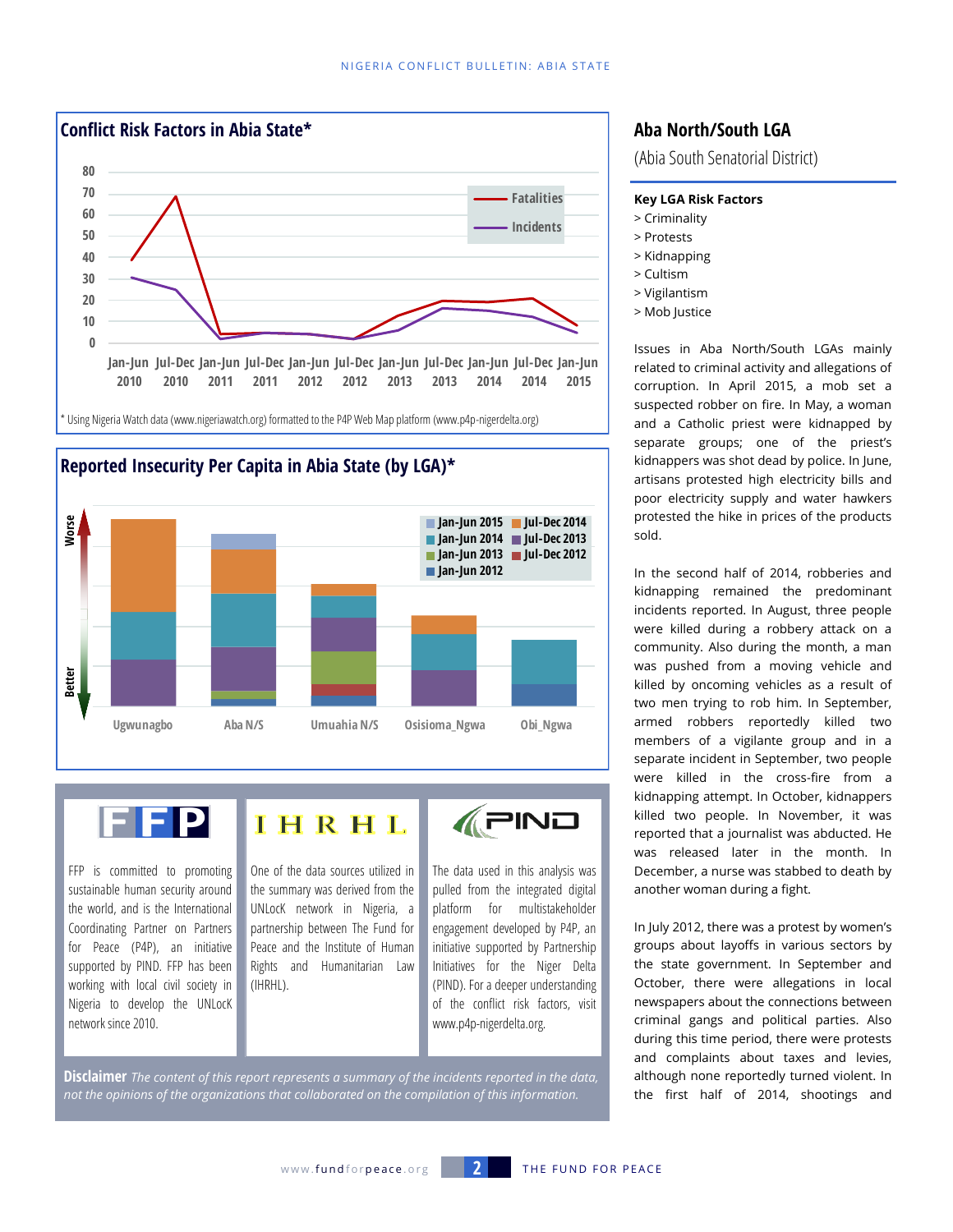# **Obi Ngwa**

(Abia South Senatorial District)

#### **Key LGA Risk Factors**

> Kidnapping

> Human Trafficking

In 2014, in both February and October, it was reported that clashes between police and members of a kidnapping ring led to the death of at least 3 suspected kidnappers, one assumed to be the mastermind of the operation.

In early January 2013, it was reported that up to 50 women who had been victims of a human trafficking ring were found and freed.

In April 2012, it was reported that an antiterrorism squad was accused of harassing civilians although no further details were subsequently provided.

# **Osisioma-Ngwa**

(Abia South Senatorial District)

#### **Key LGA Risk Factors**

- > Kidnapping
- > Human Trafficking
- > Political Tensions

Some political violence was reported in early 2015. In March, an improvised explosive was discovered outside of a government building, and in April, political thugs stole election materials. The military and the police reportedly clashed over an alleged breach of protocol in June.

In 2014, the main reported incidents related to kidnapping, domestic violence, and oil theft. Insecurity in Osisioma-Ngwa increased in 2013, with several instances of kidnappings, at least two cases suspected to be related to a ring of criminals involved in trafficking infants to so-called 'baby factories.' There were also reports of domestic violence during the year.

abductions continued to be a concern. In January, a man who had been abducted was freed after four days. In February, two women and a baby were reportedly kidnapped in separate incidents. In May, a student from Abia State Polytechnic was reportedly shot to death by unknown gunmen suspected of being cultists. In June, a member of Abia State Vigilante Services (AVS), popularly known as the Bakassi Boys, was allegedly shot and killed by armed robbers.